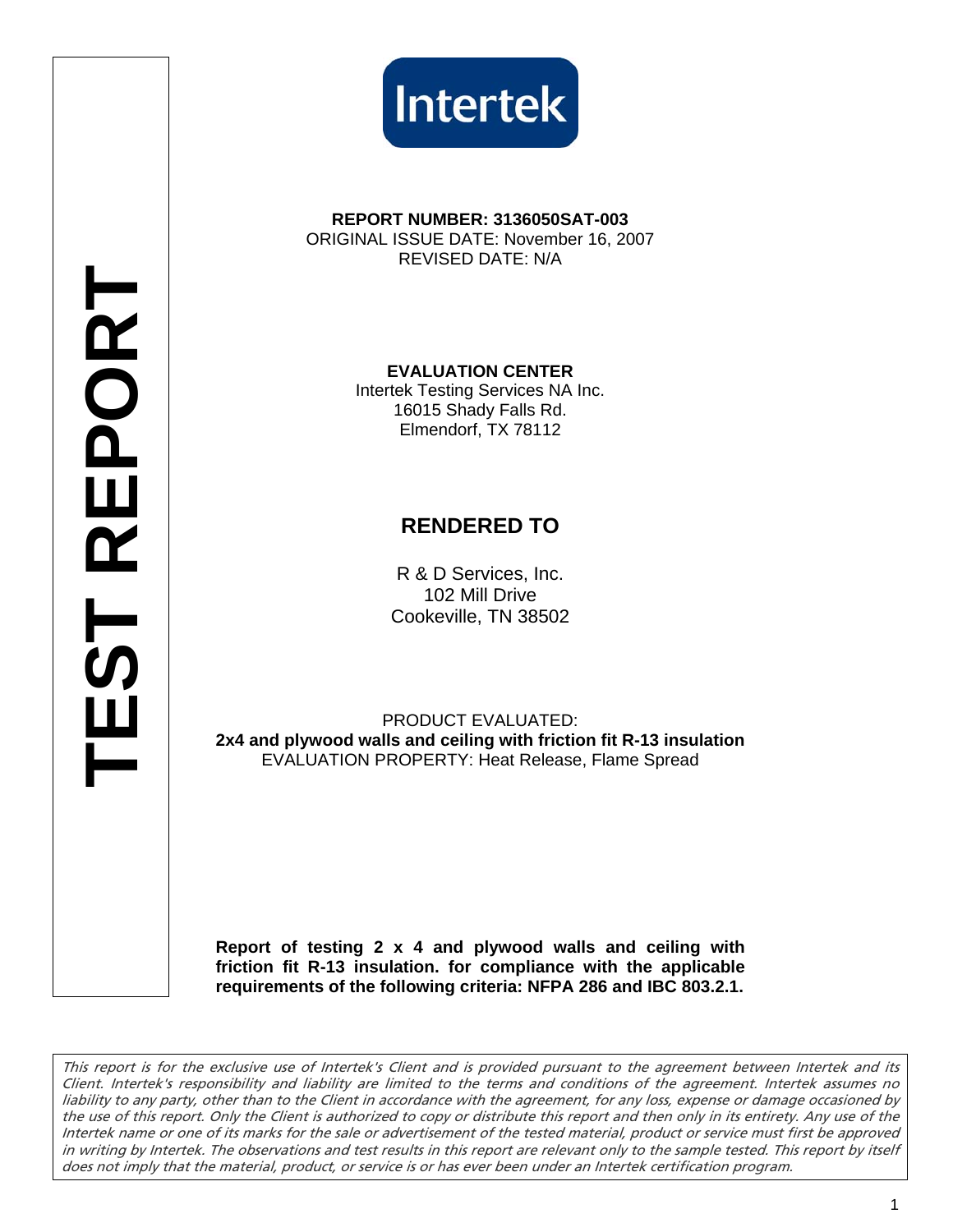# **1 Table of Contents**

| <b>INTRODUCTION</b>                   |                         | 3  |
|---------------------------------------|-------------------------|----|
| <b>TEST SAMPLES</b>                   |                         | 3  |
| <b>TESTING AND EVALUATION METHODS</b> |                         |    |
| <b>TESTING AND EVALUATION RESULTS</b> |                         | 8  |
| <b>CONCLUSIONS</b>                    |                         | 8  |
| <b>APPENDICES</b>                     |                         |    |
| Appendix A: DATA                      |                         | 10 |
|                                       | Appendix B: PHOTOGRAPHS | 13 |
| <b>LAST PAGE</b>                      |                         | 20 |

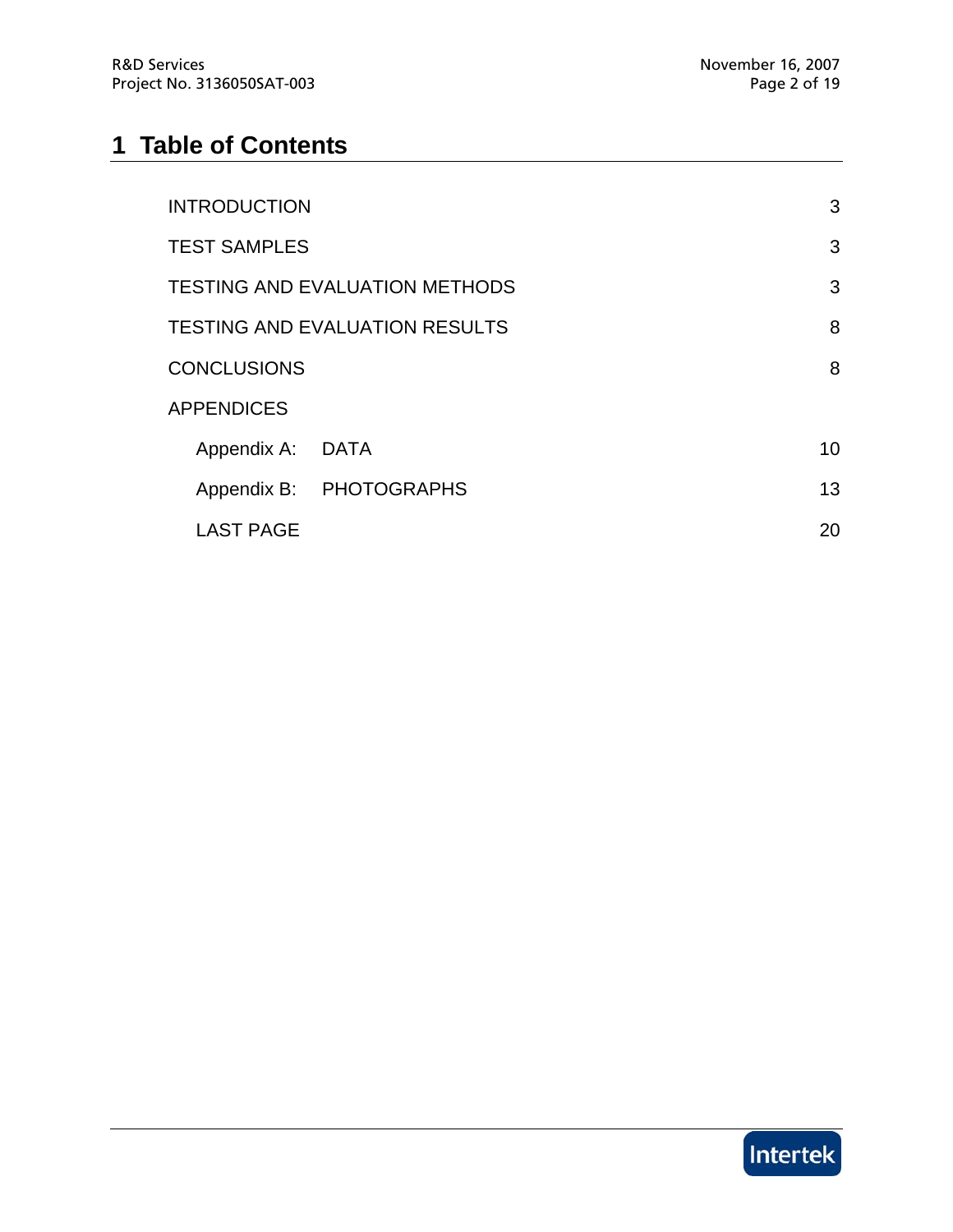## **2 Introduction**

Intertek Testing Services NA (Intertek) has conducted testing for R&D Services, on a construction of 2 x 4 and plywood walls and ceiling, 16 inch o.c., with generic R-13 fiberglass insulation to evaluate heat release and flame spread properties when subjected to specific ignition conditions. Testing was conducted in accordance with NFPA 286. This evaluation was performed on November 13, 2007.

### **3 Test Samples**

### **3.1. SAMPLE SELECTION**

The 2x4s and plywood were supplied by the Evaluation Center from commercially purchased stock.

The insulation material was submitted to Intertek directly from the client. Samples were not independently selected for testing.

### **3.2. SAMPLE AND ASSEMBLY DESCRIPTION**

The studs and ceiling joists were constructed with standard 16 inch centers, using footers and top plates. Plywood was nailed into the backs of the support members forming a cavity facing the interior of the room. The back of the plywood was then covered with gypsum wallboard to enclose the space. The stud and joist cavities were then filled with friction fit, unfaced batts of generic R-13 fiberglass insulation. To secure the fiberglass in the ceiling, wire clips were installed approximately every 20 inches.

In the right corner where the test burner would eventually be placed, the corner was constructed such that there was a single stud running from the floor to the ceiling. Prior to the test, the surface of this stud was covered with a strip of ceramic blanket the exact width of the stud. This was affixed to the stud with staples.

See Photos in Appendix B for a visual depiction of the description.

All joints and corners in the room were sealed to an airtight condition using gypsum drywall joint compound and/or ceramic fiber insulation. See photos in the appendix for a detailed view of the finished specimen. Final inside dimensions were 8 feet tall, 8 feet wide and 12 feet deep.

## **4 Testing and Evaluation Methods**

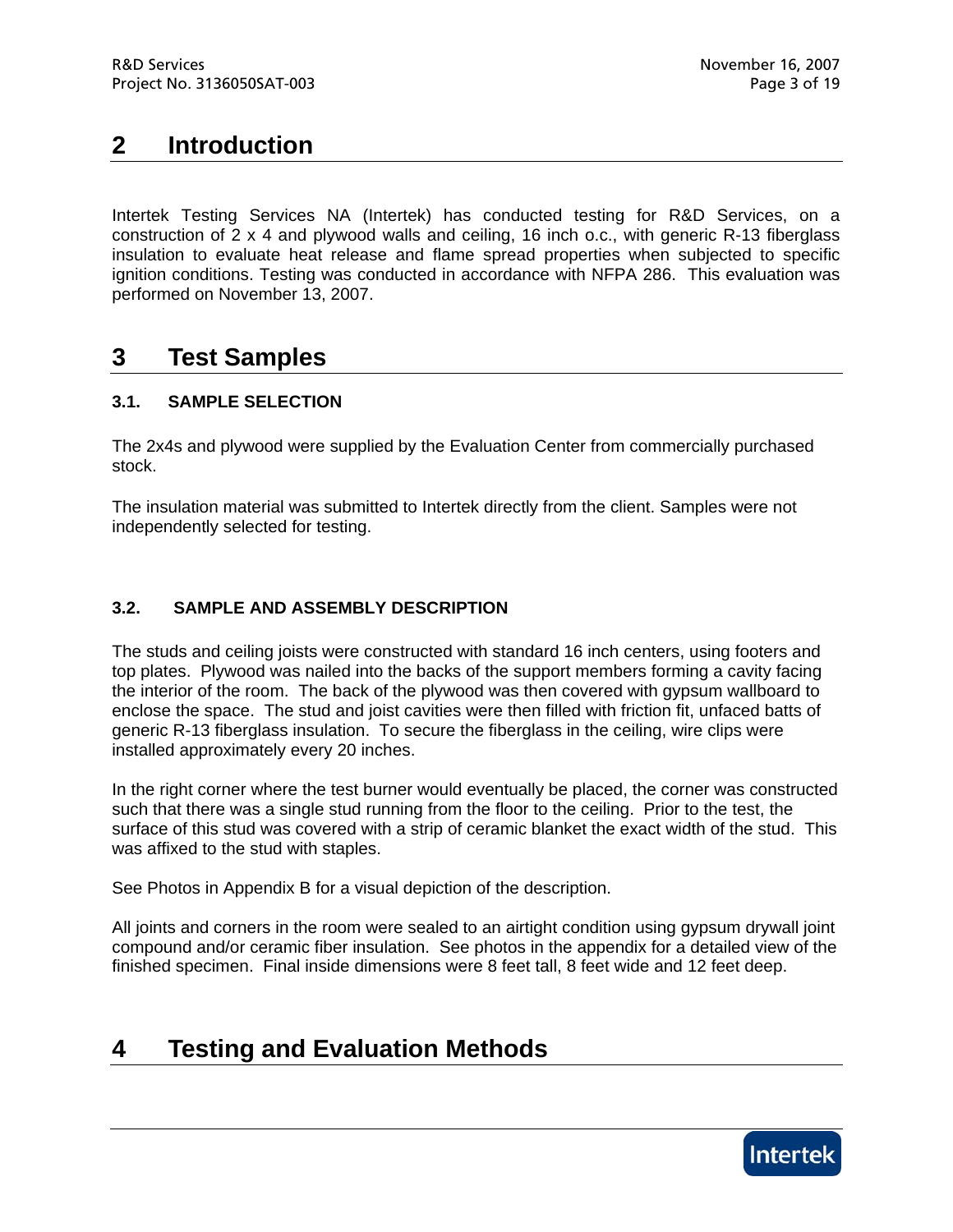This standard describes a method for determining the contribution of textile wall and ceiling coverings to room fire growth during specified fire exposure conditions. This method is not intended to evaluate the fire endurance of assemblies, nor is it able to evaluate the effect of fires originating within the wall assembly. The method is not intended for the evaluation of floor finishes.

This method is to be used to evaluate the flammability characteristics of finish wall and ceiling coverings when such materials constitute the exposed interior surfaces of buildings. This test method does not apply to fabric covered less than ceiling height, freestanding, prefabricated panel furniture systems or demountable, relocatable, full-height partitions used in open building interiors. Freestanding panel furniture systems include all freestanding panels that provide visual and/or acoustical separation and are intended to be used to divide space and may support components to form complete work stations. Demountable, relocatable, full-height partitions include demountable, relocatable, full-height partitions that fill the space between the finished floor and the finished ceiling.

This fire test measures certain fire performance characteristics of finish wall and ceiling covering materials in an enclosure under specified fire exposure conditions. It determines the extent to which the finish covering materials may contribute to fire growth in a room and the potential for fire spread beyond the room under the particular conditions simulated. The test indicates the maximum extent of fire growth in a room, the rate of heat release, and if they occur, the time to flashover and the time to flame extension beyond the doorway following flashover. It does not measure the fire growth in, or the contribution of, the room contents. Time to flashover is defined herein as either the time when the radiant flux onto the floor reaches 20 kW/m<sup>2</sup> or the temperature of the upper air reaches 600°C. A pair of crumpled single sheets of newspaper are placed on the floor 2 feet out from the center of the rear wall and front walls to determine flashover. The spontaneous ignition of this newspaper provides the visual indication of flashover.

The potential for spread of fire to other objects in the room, remote from the ignition source, is evaluated by measurements of:

- 1. The total heat flux incident on the center of the floor.
- 2. A characteristic upper-level gas temperature in the room.
- 3. Instantaneous net peak rate of heat release.

The potential for the spread of fire to objects outside the room of origin is evaluated by the measurement of the total heat release of the fire.

#### **TEST EQUIPMENT AND INSTRUMENTATION**

#### IGNITION SOURCE

The ignition source for the test is a gas burner with a nominal 12- by 12-inch porous top surface of a refractory material. The burner used at this laboratory is filled with a minimum 4-inch layer of Ottawa sand.

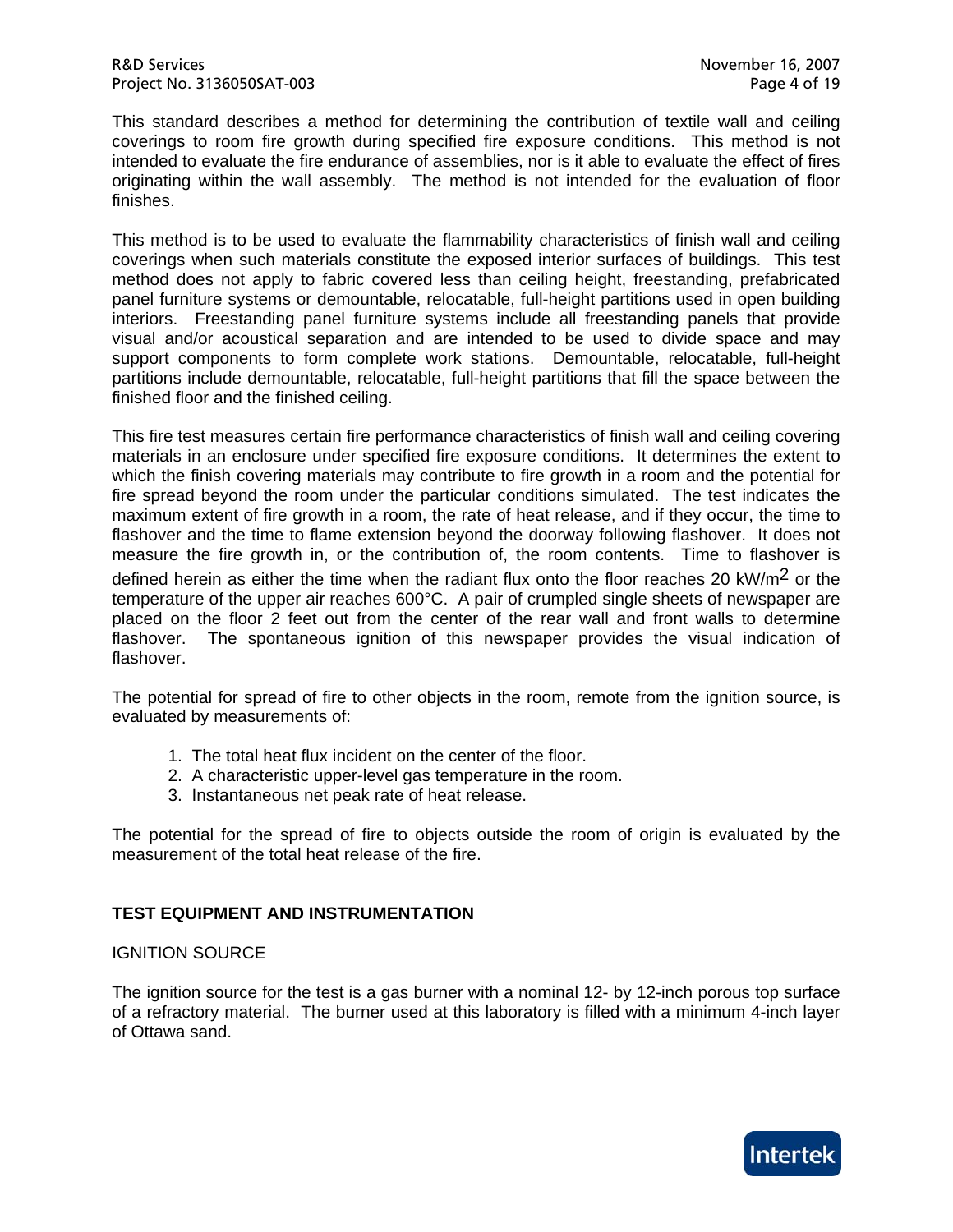The top surface of the burner through which the gas is applied is positioned 12 inches above the floor, and the burner enclosure is located such that the edge of the diffusion surface is located 1 inch from both walls in the left corner of the room opposite from the door.

The gas supply to the burner is C.P. grade propane (99 percent purity). The burner is capable of producing a gross heat output of  $40±1$  for five minutes followed by a 160 $±5$  kW for ten minutes. The flow rate is metered throughout the test. The design of the burner controls is such that when one quarter-turn ball valve is opened, the flow of gas to the burner produces 40 kW and when a second quarter-turn valve is opened the combined flow produces 160 kW.

#### COMPARTMENT GEOMETRY AND CONSTRUCTION

The interior dimensions of the floor of the fire room, when the specimens are in place, measures 8 feet  $\pm$  1 inch by 12 feet  $\pm$  1 inch. The finished ceiling is 8 feet  $\pm$  0.5 inches above the floor. The four walls are at right angles defining the compartment. The compartment contains a 30  $\pm$ 0.25 by 80  $\pm$  0.25 inch doorway in the center of one of the 8- by 8-foot walls. No other openings are present to allow ventilation. The test room is lined with 5/8" type X gypsum wallboard.

#### TOTAL HEAT FLUX GAUGE

A gauge shall be mounted a maximum of 2 inches above the floor surface, facing upward in the geometric center of the test room. The gauge shall be of the Gardon type, with a flat black surface, and a 180-degree view angle. In operation, it shall be maintained at a constant temperature (within  $\pm$  5% °F) above the dew point by water supplied at a temperature from 120° to 150°F.

#### THERMOCOUPLES

Bare chromel-alumel thermocouples 20 mil in diameter (24 GA. Type K, Chromel-Alumel, Special Limits of Error: ±1.1°C, purchased with Lot Traceability and with 5-point calibrations at each end of the Lot Purchase), with electrically welded thermo-junctions shall be used at each required location. The thermocouple wires, within 0.5 inches of the thermo-junction, shall be run along expected isotherms to minimize conduction errors. The insulation between the wires shall be stable to at least 2000°F or the wires shall be separated.

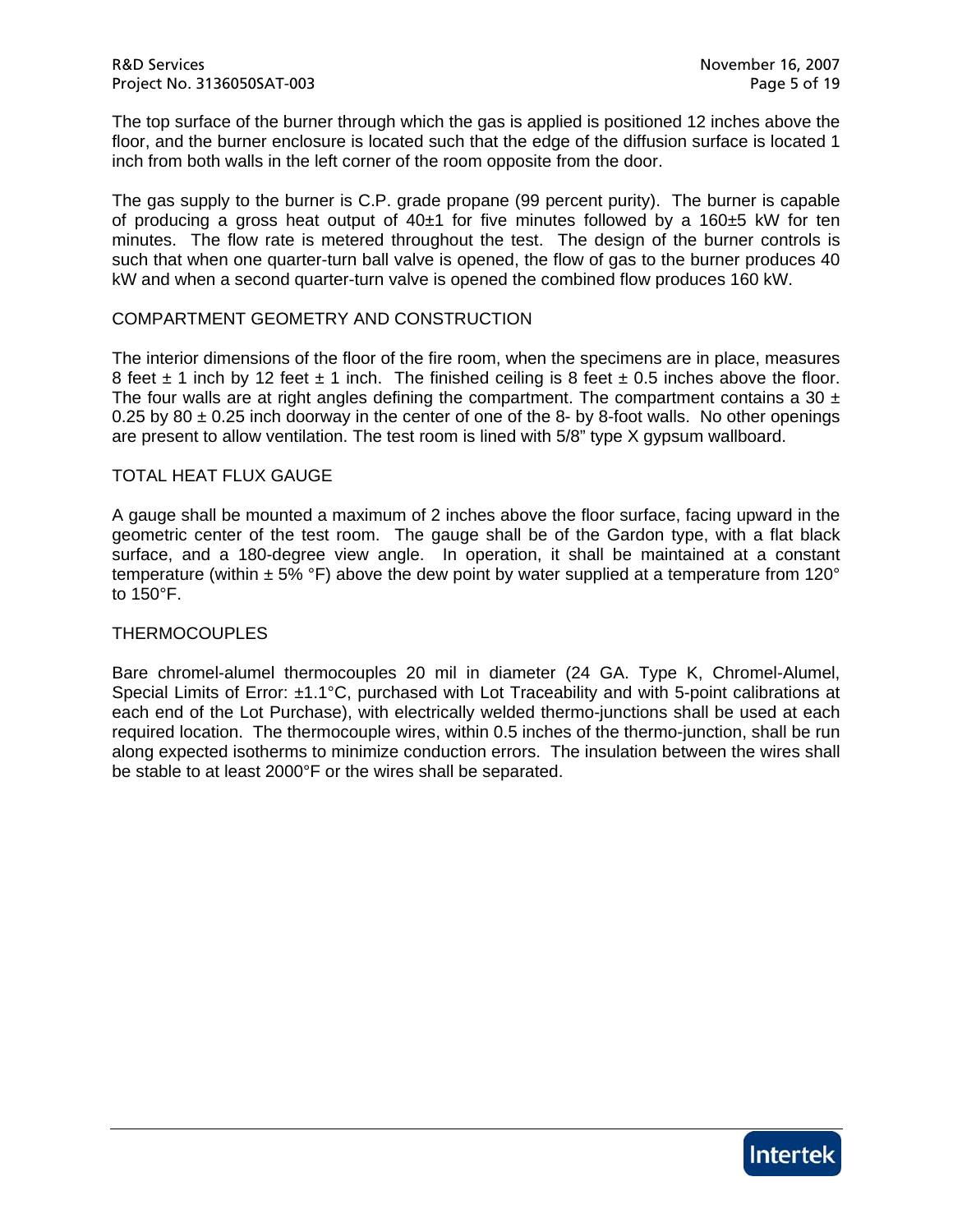#### THERMOCOUPLE LOCATIONS

| <b>LOCATION</b>          | DESCRIPTION OF PLACEMENT                                    |
|--------------------------|-------------------------------------------------------------|
| <b>DOORWAY</b>           | A thermocouple is located in the interior plane of the door |
|                          | opening on the door centerline, 4 inches down from the      |
|                          | top.                                                        |
| <b>ROOM</b>              | Thermocouples are located 4 inches below the ceiling at     |
|                          | the center of the ceiling, the center of each of the four   |
|                          | ceiling quadrants and directly over the center of the       |
|                          | ignition burner.                                            |
| <b>HOOD EXHAUST DUCT</b> | One pair of thermocouples is placed in the duct 9 duct      |
|                          | diameters downstream of the entrance to the horizontal      |
|                          | duct.                                                       |

The placement of the Quadrant Thermocouples is as shown in the drawing below. All plots and data tables follow this format.



#### CANOPY AND EXHAUST DUCT

A hood is installed immediately adjacent to the door of the fire room. The bottom of the hood is level with the top surface of the room. The face dimensions of the hood are 10- by 10-feet, with a depth of 3.5 feet. The hood feeds into a plenum having a 3- by 3-foot cross section and a height of 3 feet. The exhaust duct connected to the plenum is 24 inches in diameter, horizontal, and has a circular aperture of 16 inches at its entrance.

#### DUCT GAS VELOCITY

A bi-directional probe is used to measure gas velocity in the duct. The probe consists of a short stainless steel cylinder 1.75 inches long and 0.875 inches inside diameter, with a solid diaphragm in the center. The pressure taps on either side of the diaphragm support the probe. The axis of the probe is along the center line of the duct, 9 duct diameters downstream from the

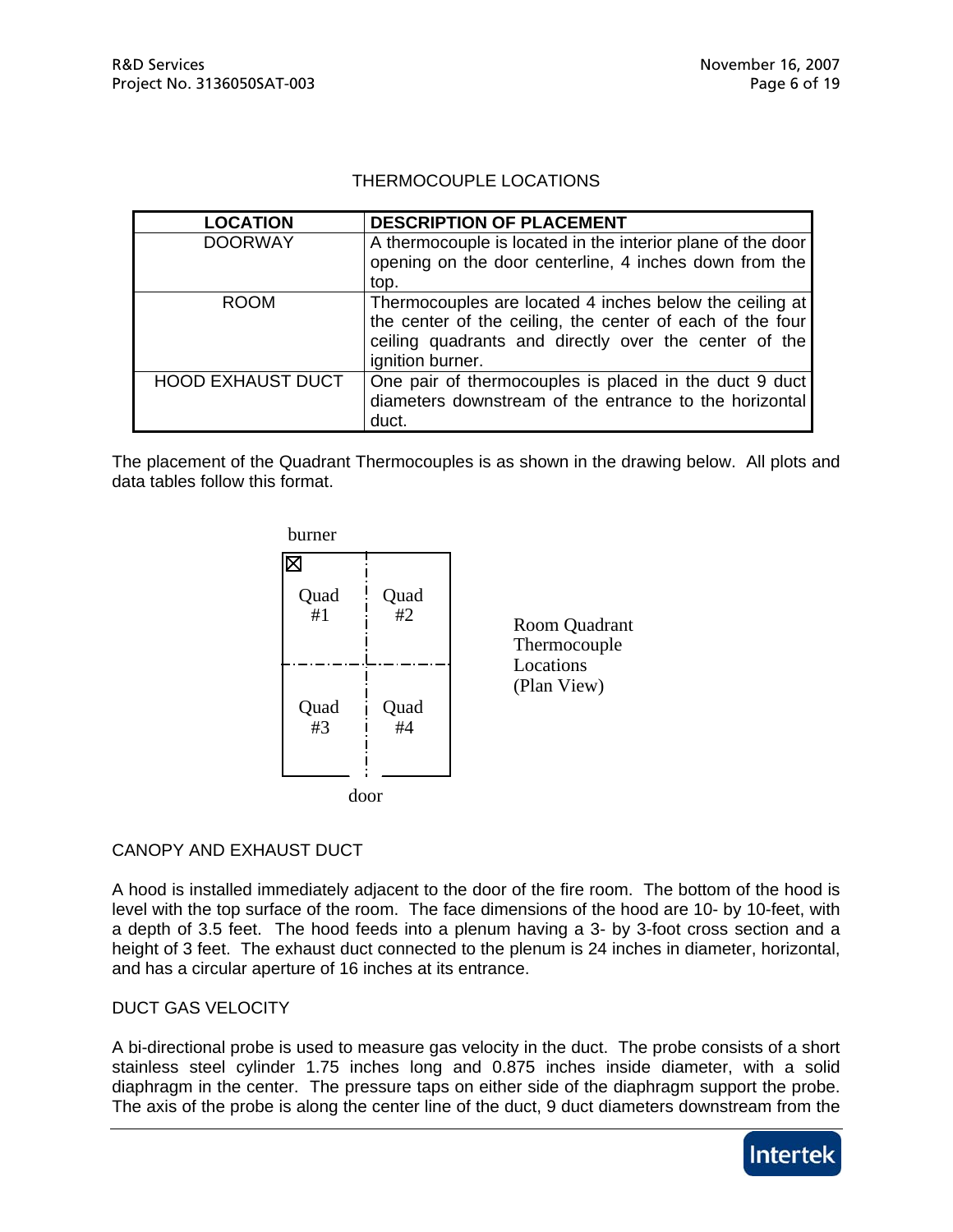entrance. The pressure taps are connected to a pressure transducer capable of resolving pressure differences of 0.001 inches W.C.

#### OXYGEN MEASUREMENTS

A stainless steel gas sampling tube is located 10 duct diameters downstream from the entrance to the duct at the geometric center of the duct ±1/2 inch to obtain a continuously flowing sample for determining the oxygen concentration of the exhaust gas as a function of time. The oxygen content of the duct exhaust gas is determined by an oxygen analyzer with a relative accuracy of ±0.001% in the concentration range from 0 to 21% oxygen. The signal from the oxygen analyzer is within 5% of its final value within 30 seconds following a step change in the composition of the gas stream flowing past the sampling tube inlet.

#### PHOTOGRAPHIC RECORDS

Digital color photographs and DV video taping are both used to record and document the test. Care is taken to position the photographic equipment so as to not interfere with the smooth flow of air into the test room.

#### **PROCEDURE**

#### SUMMARY OF METHOD

A calibration test is run within 30 days of testing any material as specified in the standard. All instrumentation is zeroed, spanned and calibrated prior to testing. The specimen is installed and the diffusion burner is placed. The collection hood exhaust duct blower is turned on and an initial flow is established. The gas sampling pump is turned on and the flow rate is adjusted. When all instruments are reading steady state conditions, the computer data acquisition system and video equipment is started. Ambient data is taken then the burner is ignited at a fuel flow rate that is known to produce 40 kW of heat output. This level is maintained for five minutes at which time the fuel flow is increased to the 160 kW level for a 10-minute period. During the burn period, all temperature, heat release and heat flux data is being recorded every 6 seconds. At the end of the fifteen minute burn period, the burner is shut off and all instrument readings are stopped. Post test observations are made and this concludes the test.

All damage is documented after the test is over, using descriptions, photographs and drawings, as is appropriate.

#### **4.1. TEST STANDARD**

NFPA 286.

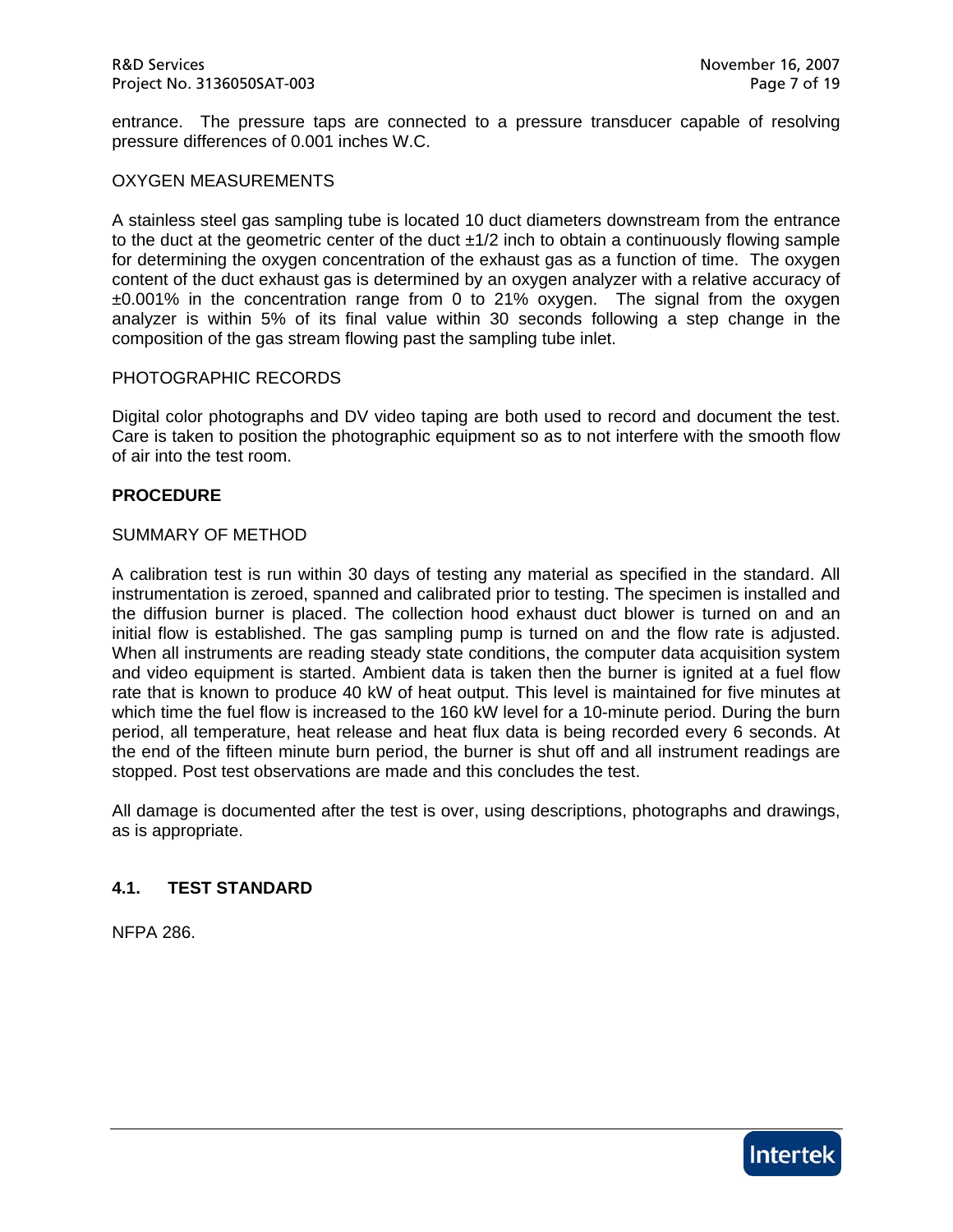## **5 Testing and Evaluation Results**

### **5.1. RESULTS AND OBSERVATIONS**

#### FIRE TESTS

The test was started at 4:56 pm on 11/13/2007. The ambient temperature was 82°F with a relative humidity of 50%. The data acquisition system was started and the burner was ignited. Events during the test are described below:

| TIME      |                                                                                  |
|-----------|----------------------------------------------------------------------------------|
| (min:sec) | <b>OBSERVATION</b>                                                               |
| 0:00      | Ignition of burner. Heat output set to 40 kW.                                    |
| 4:00      | No change to the system                                                          |
| 5:00      | Burner output increased to 160 kW.                                               |
| 5:13      | Discoloration on the fiberglass went to the top of the ceiling.                  |
| 5:33      | The back corner stud ignited.                                                    |
| 6:16      | Transient ignition on the right side top plate.                                  |
| 7:09      | Ignition on the side of the blanketed stud.                                      |
| 7:47      | Sustained ignition at the top of the top plate and joist.                        |
| 8:33      | The flames at the top of the right side wall had spread half way down the length |
|           | of the wall.                                                                     |
| 11:09     | The rear paper target ignited.                                                   |
| 11:30     | Flames exited the doorway.                                                       |
| 11:38     | The second paper target ignited.                                                 |
| 11:41     | Test terminated.                                                                 |

Due to an instrumentation error, stack photocell data was erroneous and thus total smoke production was not recorded. Observationally, the smoke production of the test specimen was significant.

#### Post Test Observations:

The two stud cavities in the corner with the burner were heavily charred and discolored from the middle of the wall up to the ceiling. The right-most joist cavity was heavily charred and discolored as were the exposed surfaces of the joists.

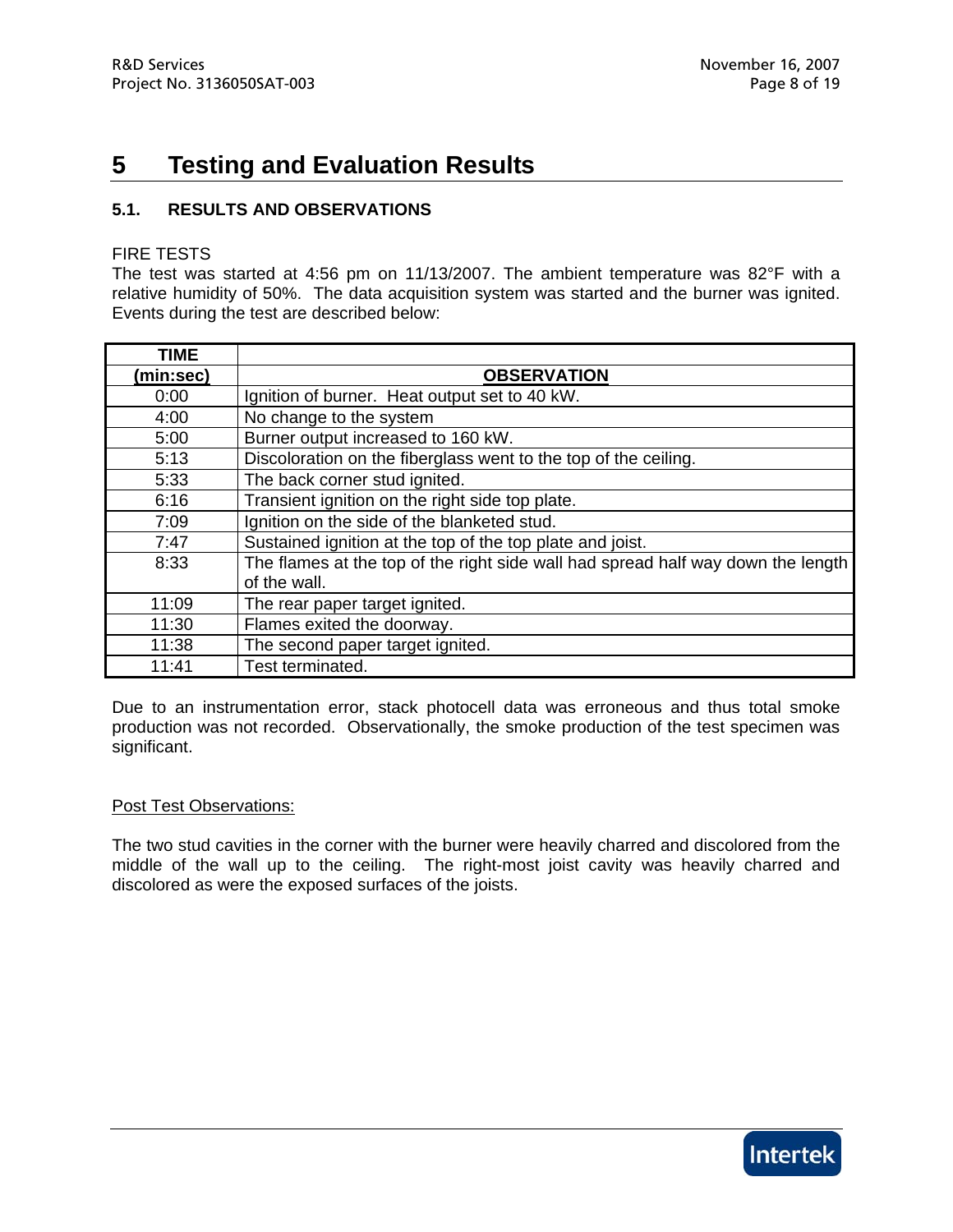## **6 Conclusion**

The sample submitted, installed, and tested as described in this report reached flashover conditions. The heat average ceiling temperature approached 1400 °F, not including the temperature directly over the burner. The sample did not spread flames to the ceiling during the 40 kW exposure. Flames did spread to the wall extremities during the conduct of the test, with flames exiting the doorway.

NFPA 286 does not publish pass/fail criteria. One must consult the codes to determine pass fail.

This specimen did not meet the criteria set forth in the 2003 IBC Section 803.2.1

#### **INTERTEK TESTING SERVICES NA**

Reported by:

 C. Anthony Peñaloza **Flammability Testing Team Leader** 

Reviewed by:

 Javier . Trevino **Senior Project Engineer** 

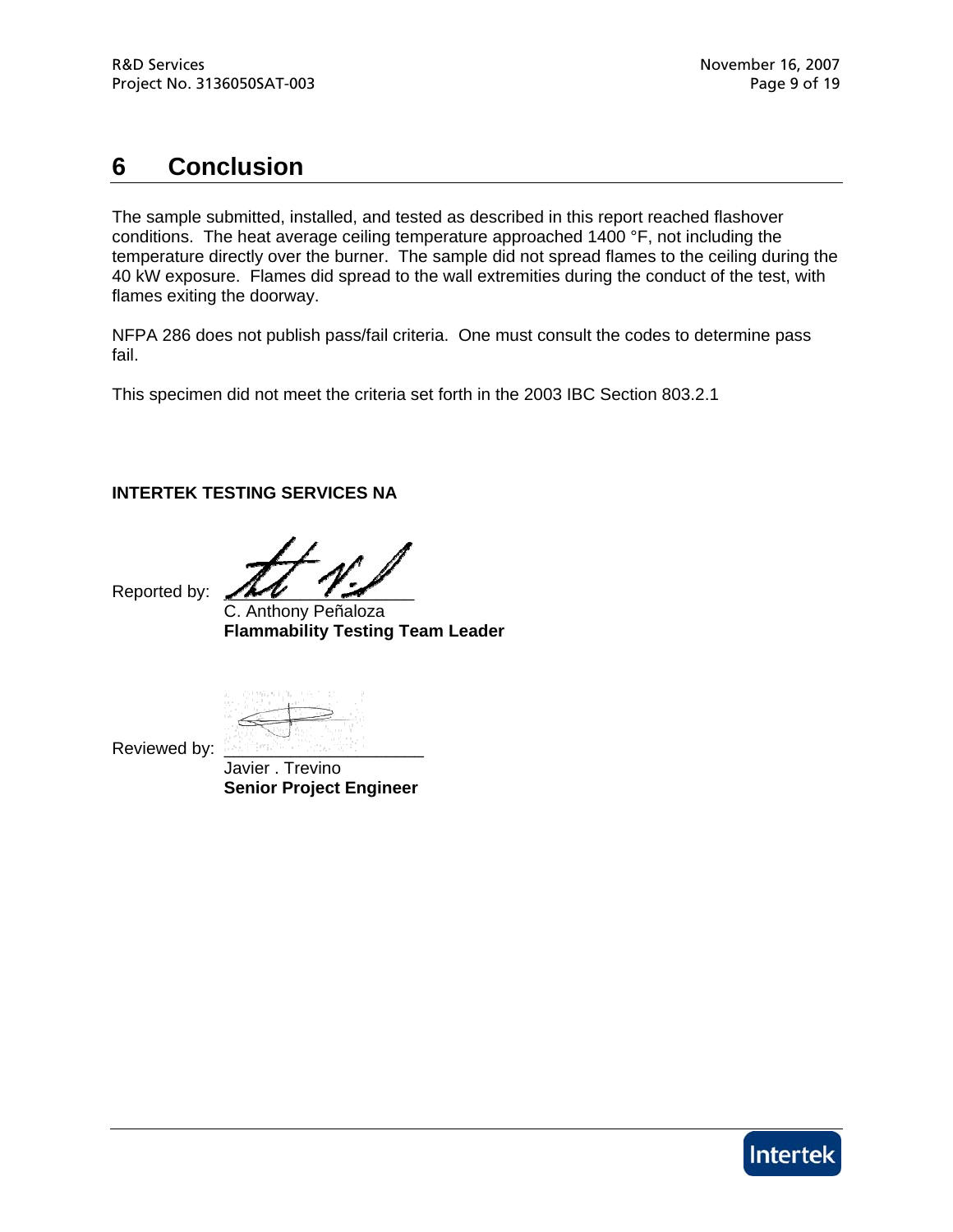### APPENDIX A Test Data

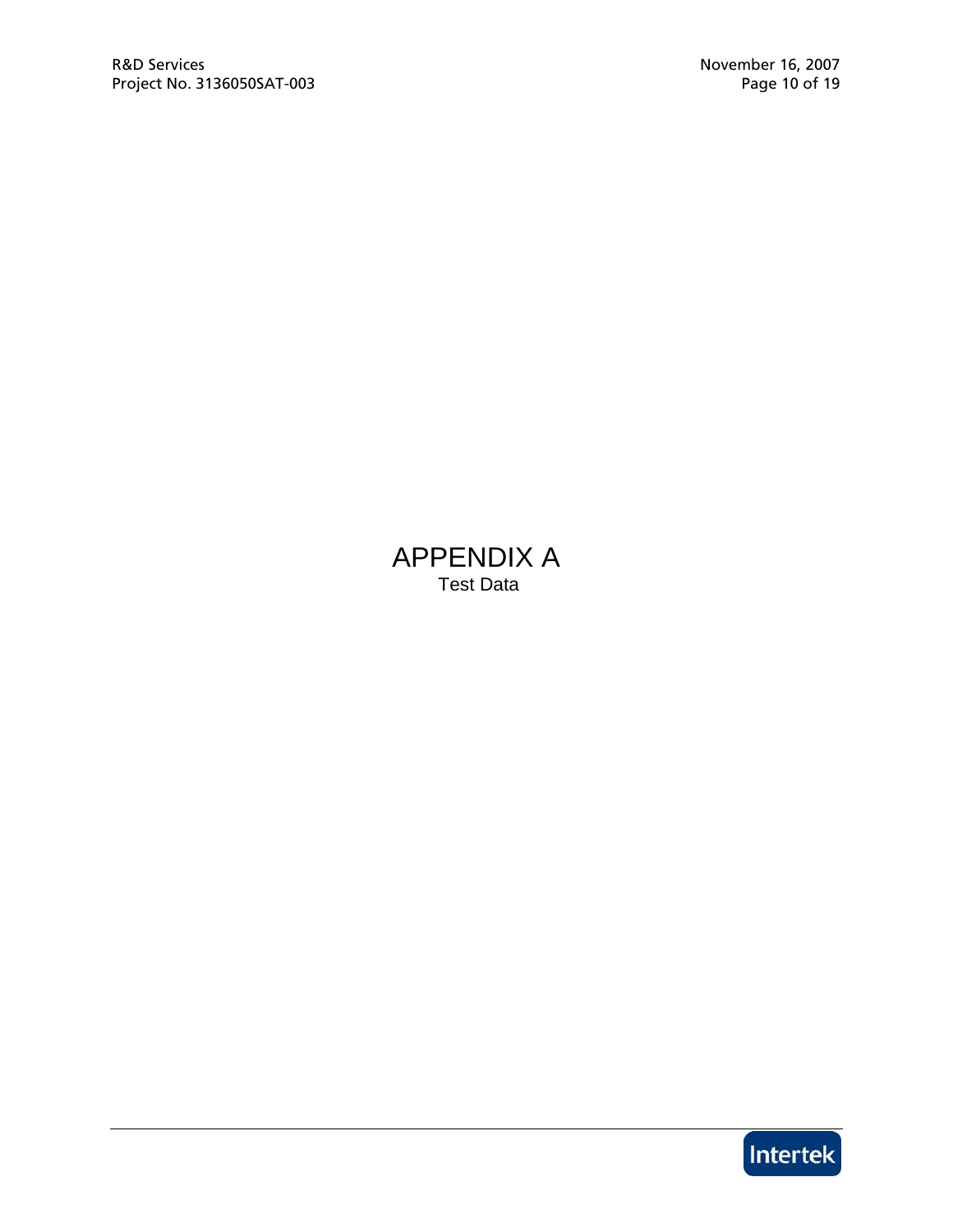

### **Thermocouples**

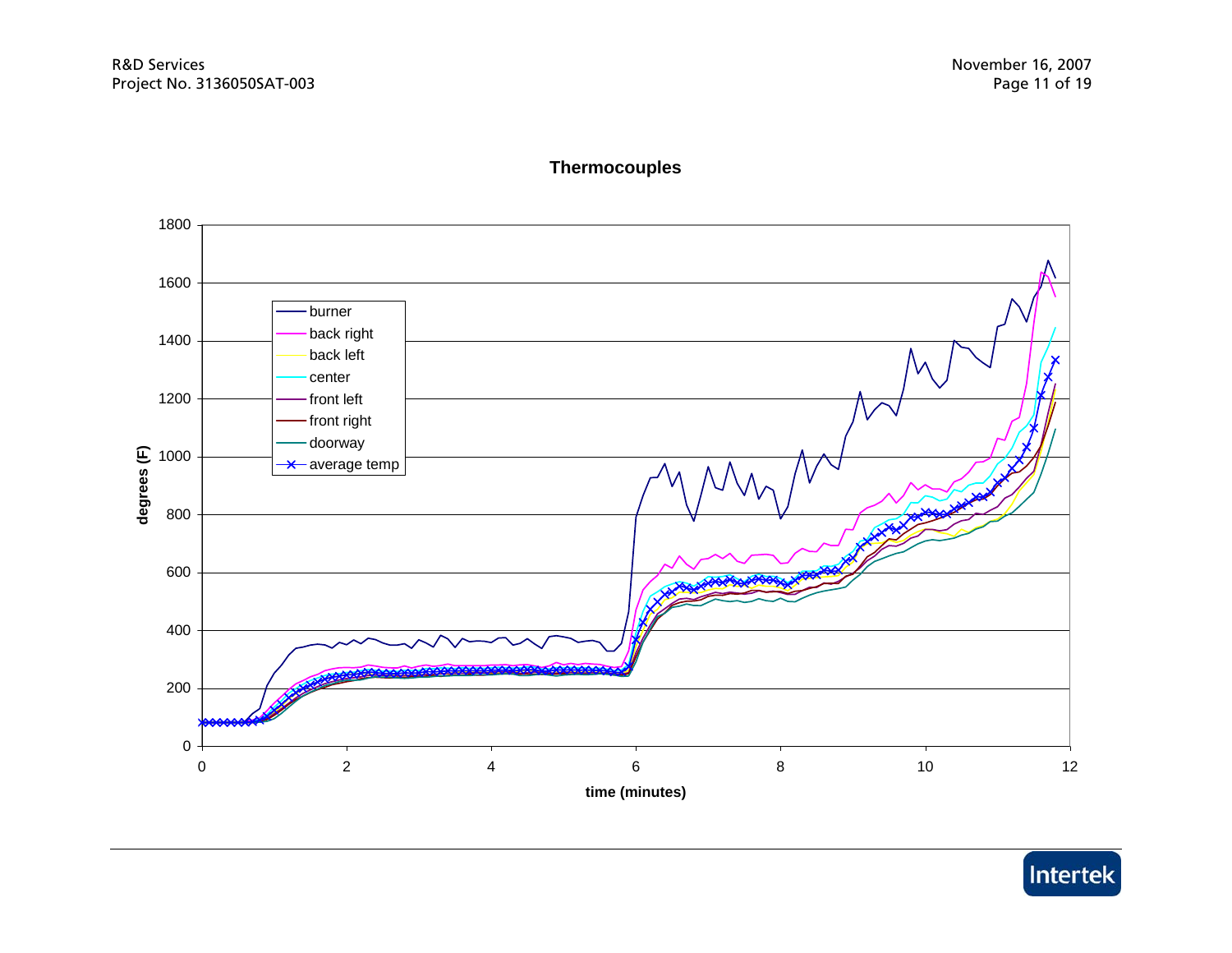

#### **Floor Heat Flux**

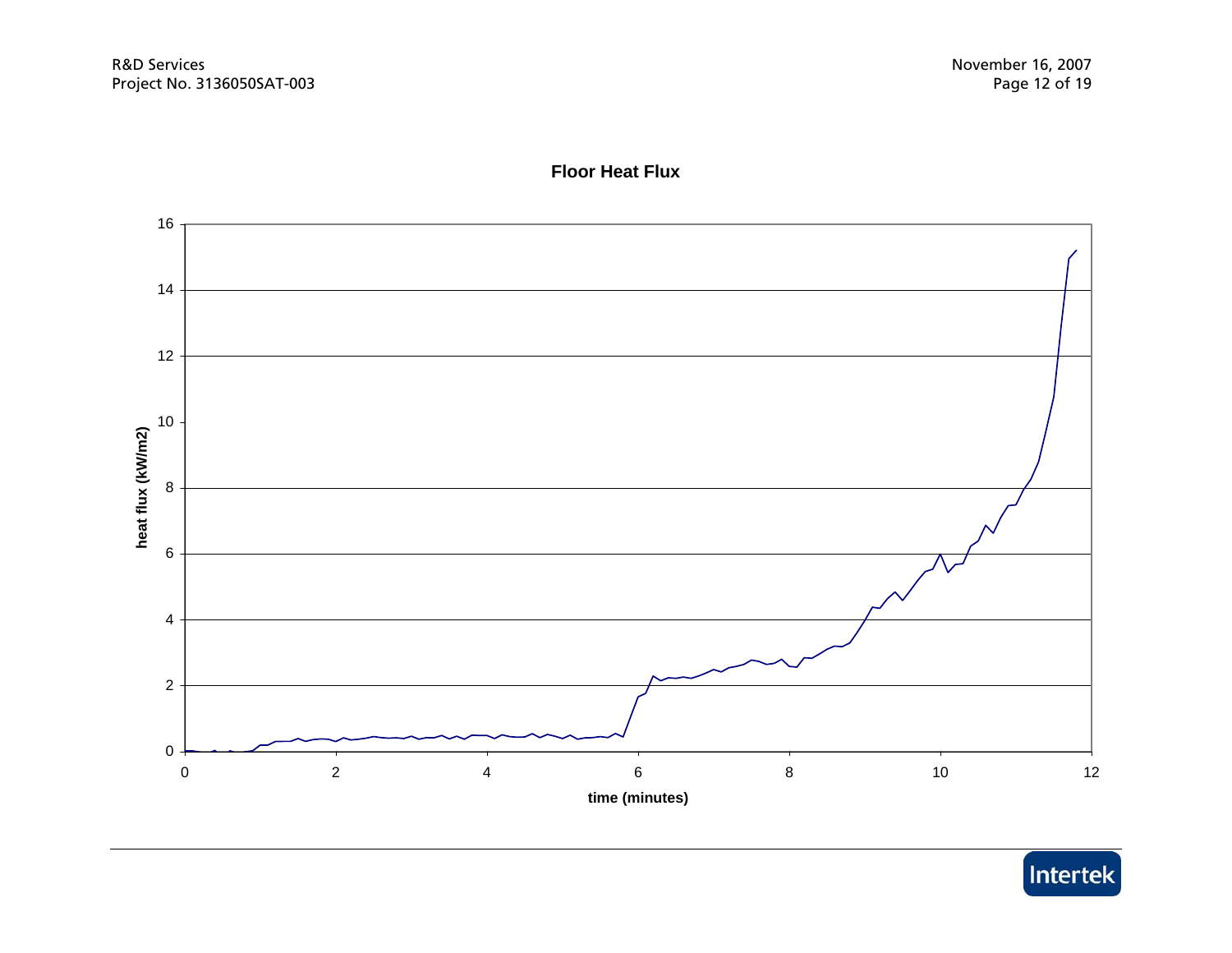

#### **Calorimeter Heat Release**

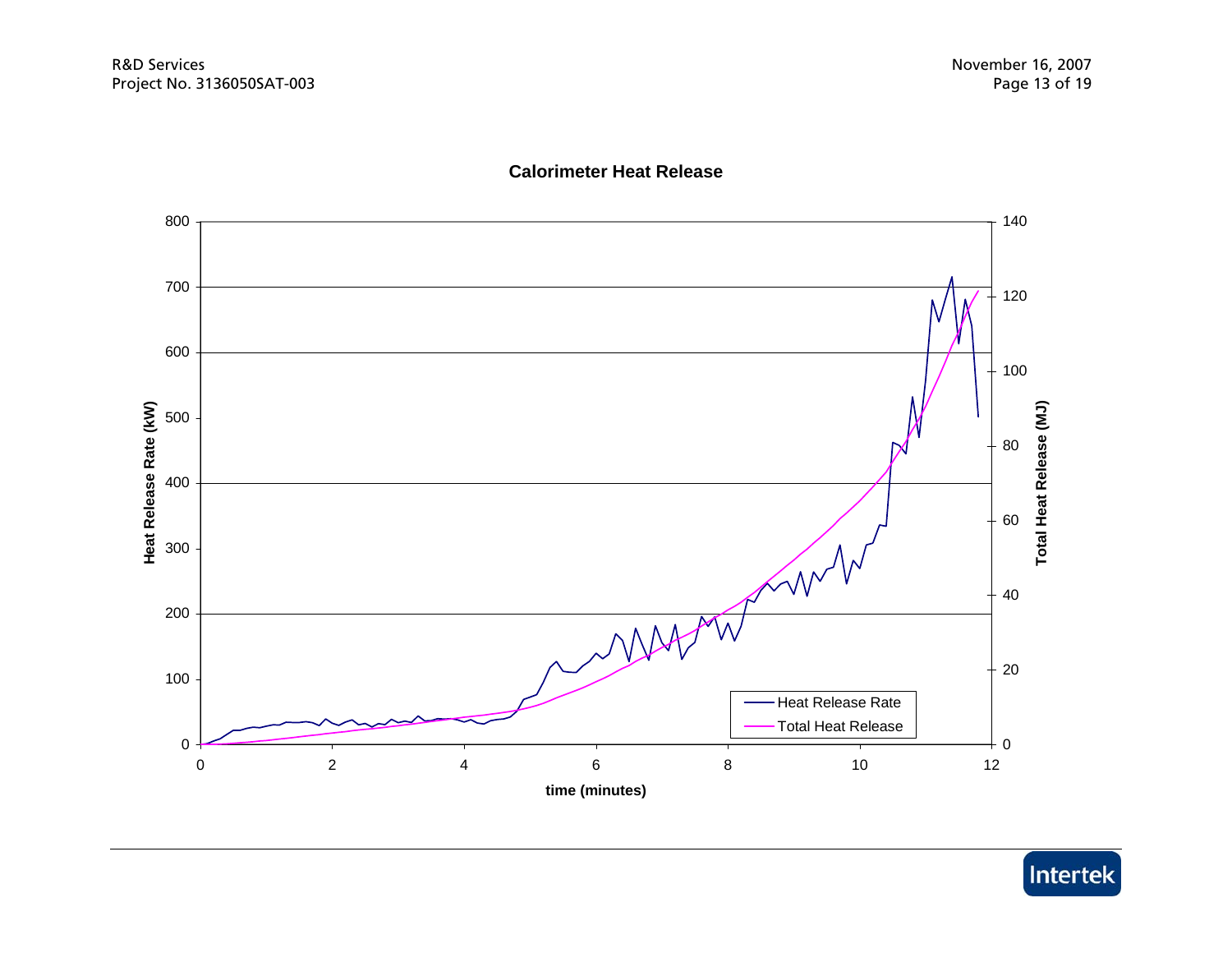APPENDIX B Photographs

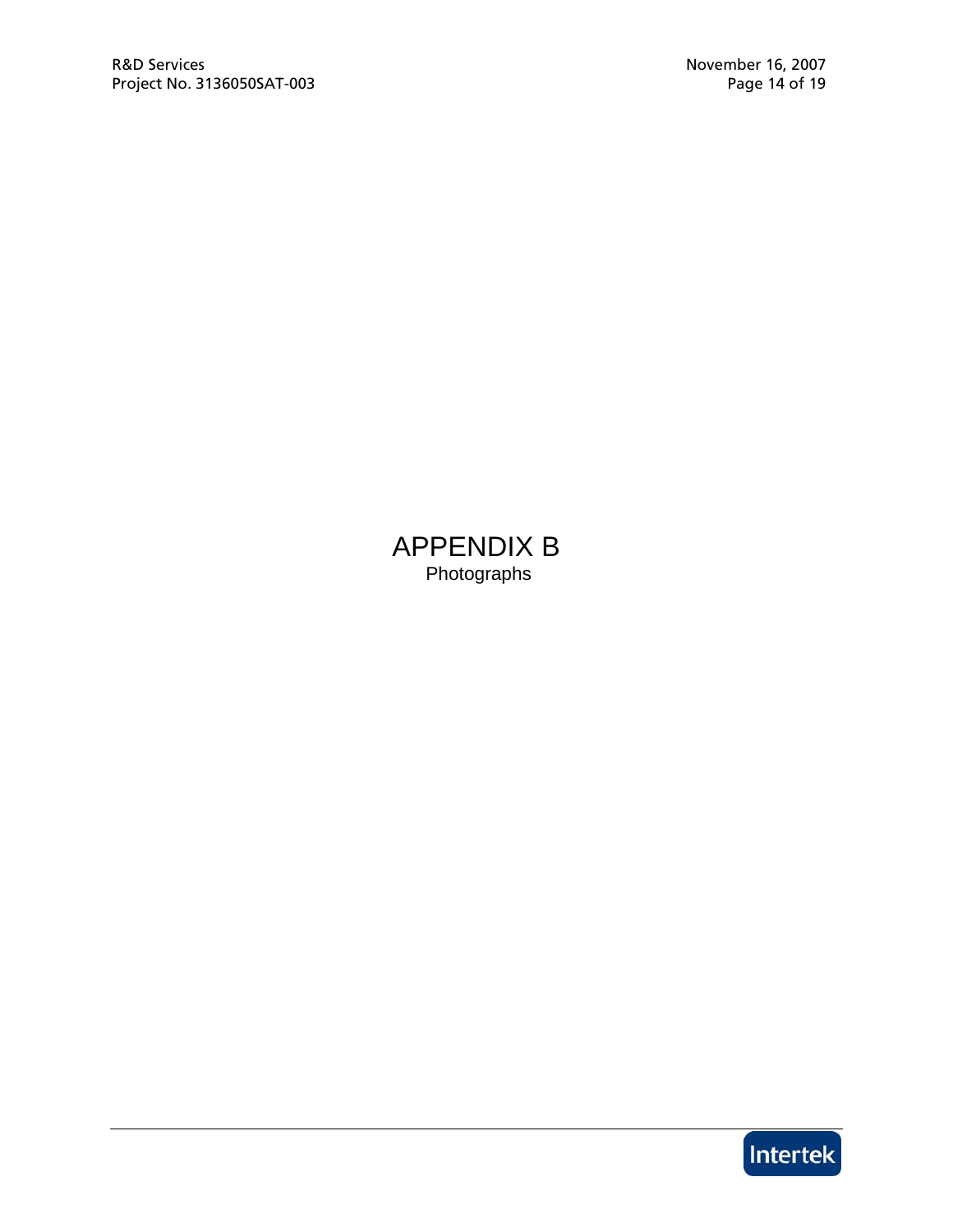



Beginning of test

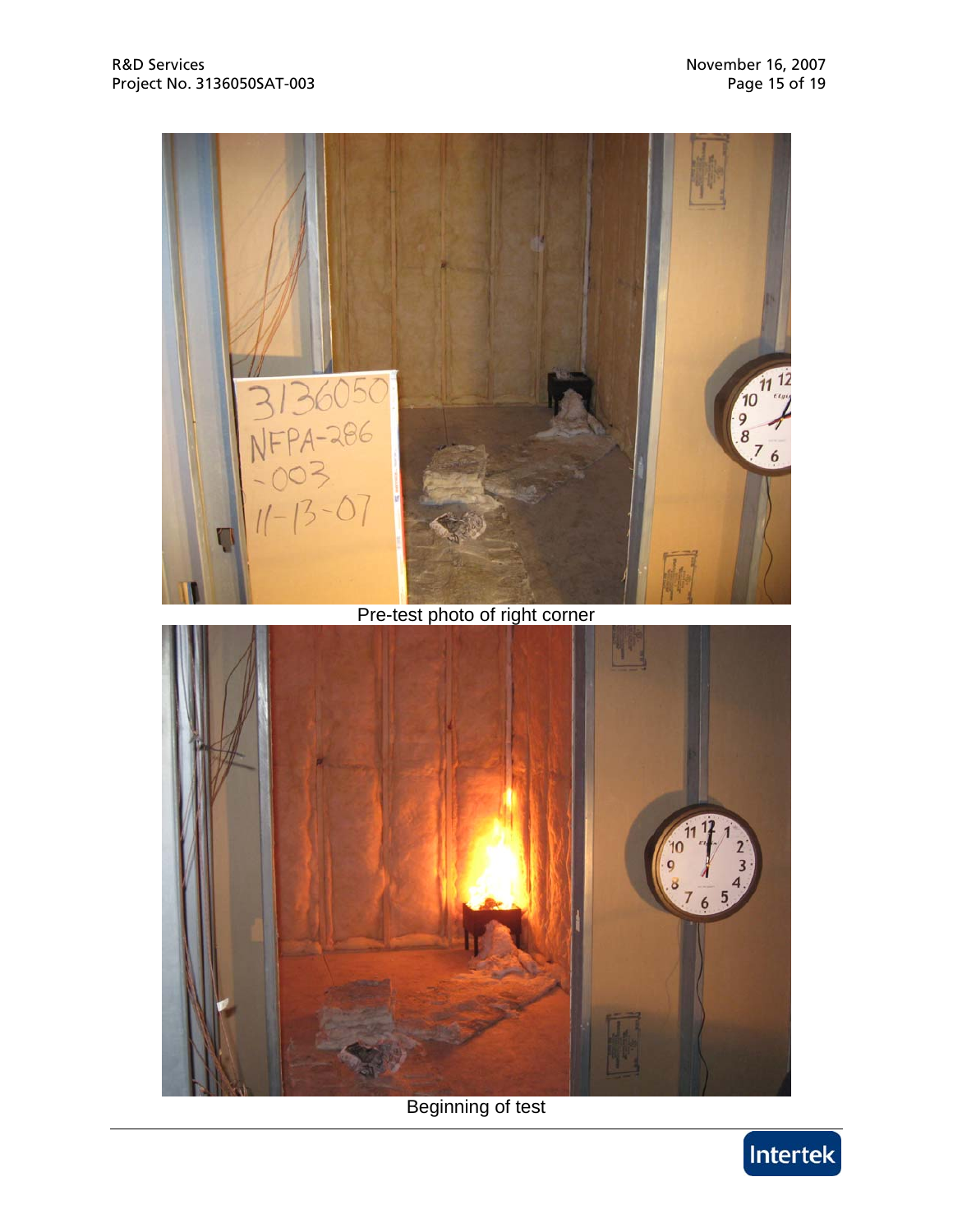

Ceiling ignition.

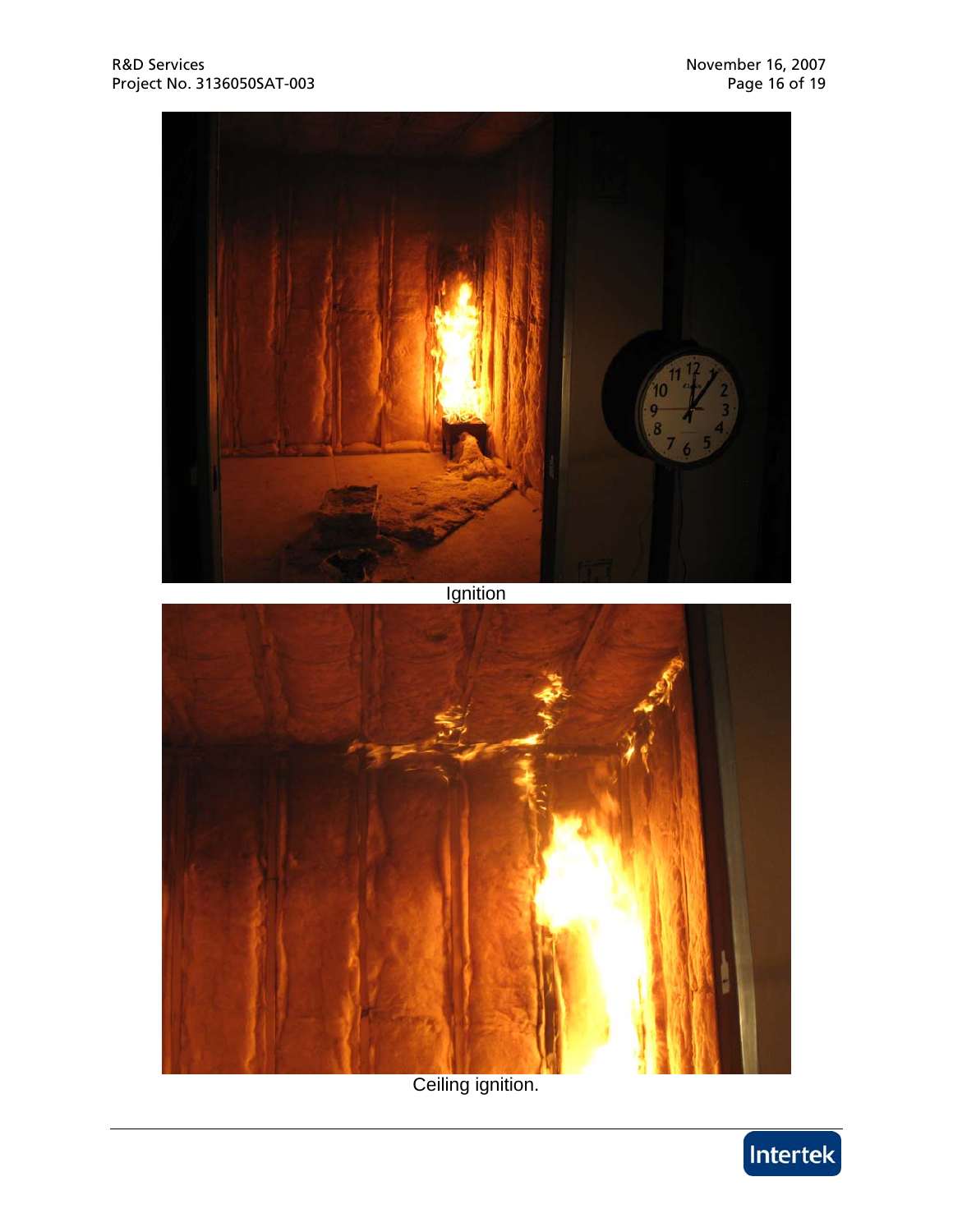

Ignition of first paper target.

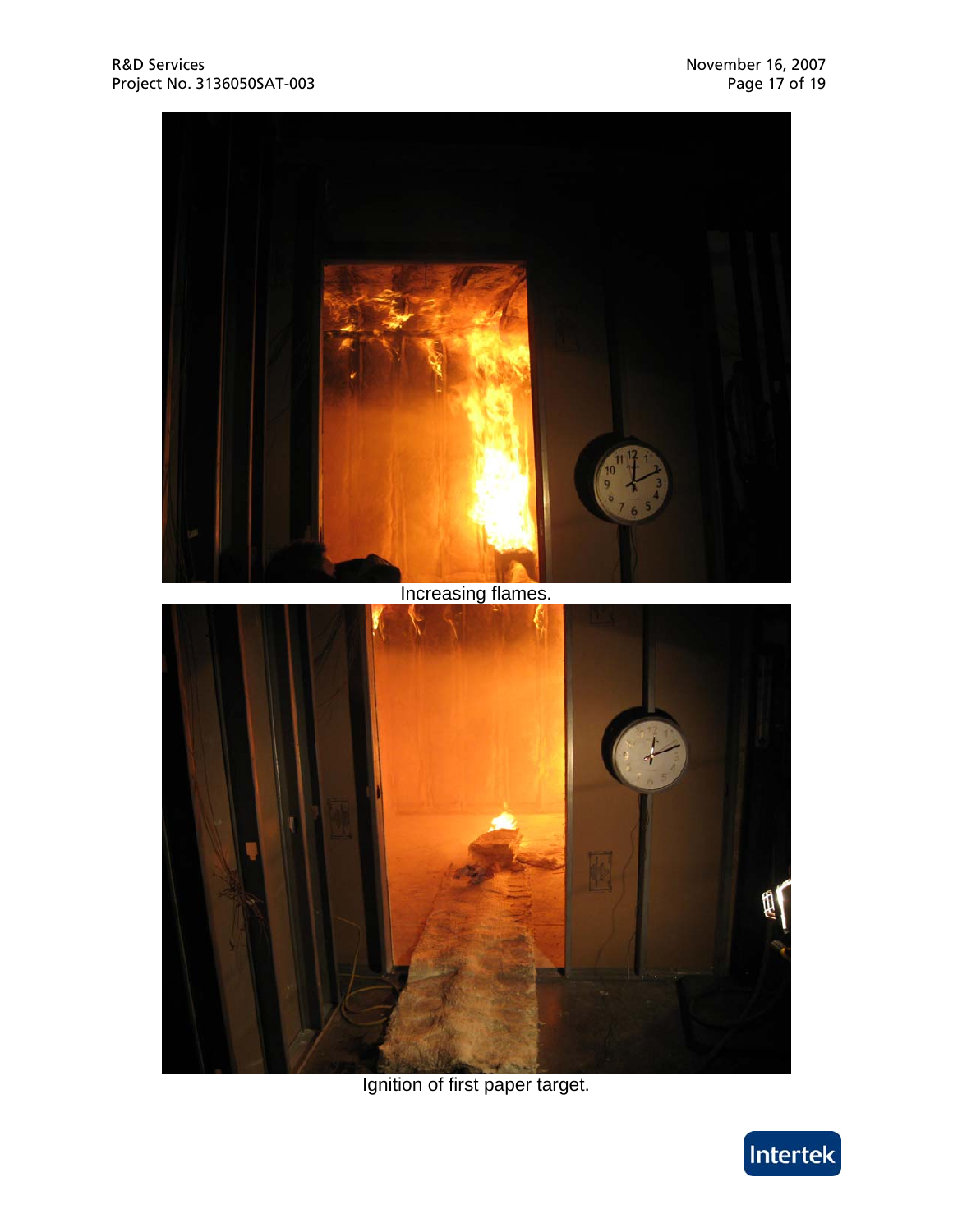

Flames exiting the doorway.



Post-test. (Insulation was pulled down manually to facilitate extinguishing flames.)